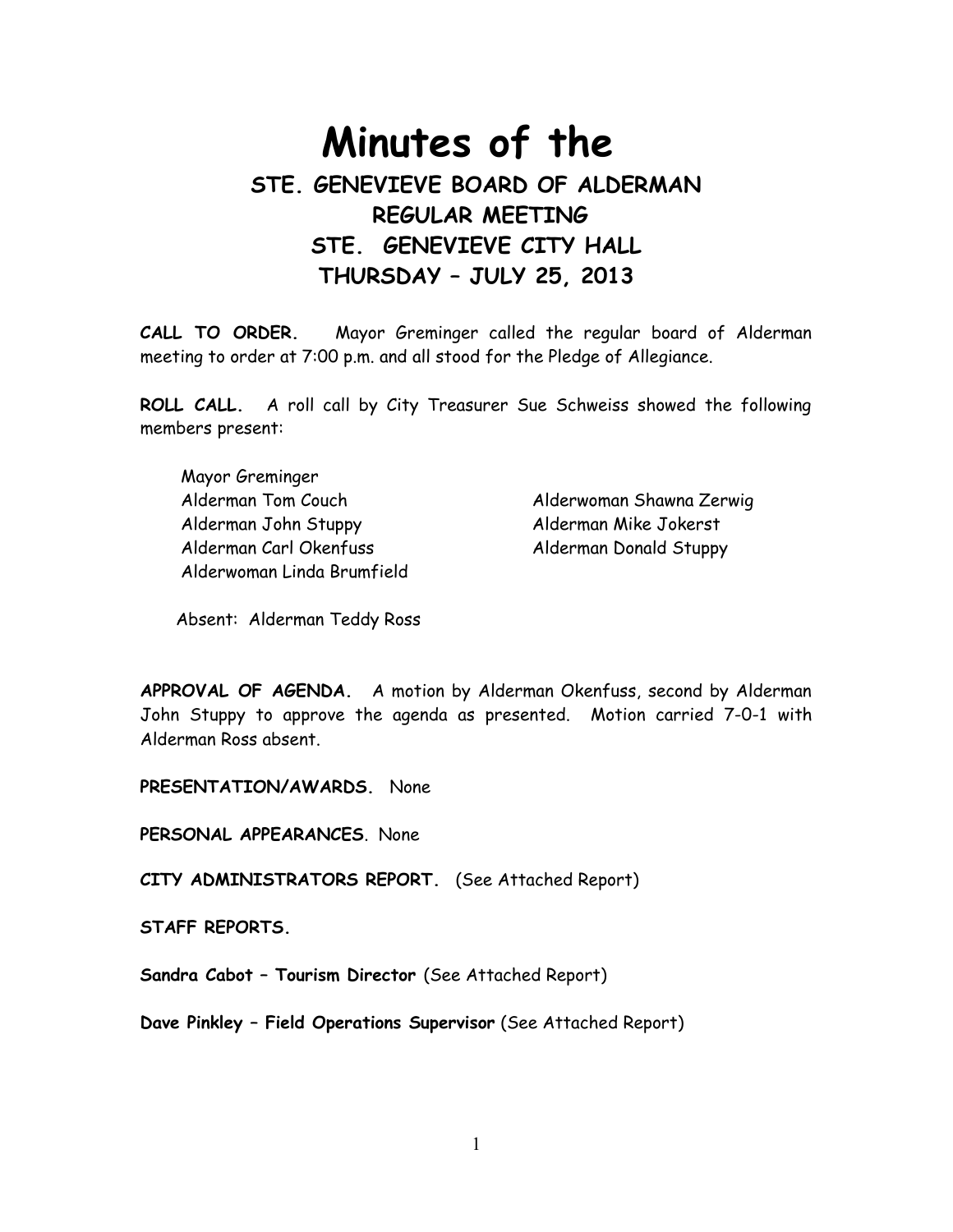**Mick Schwent – Fire Chief** (See Attached Report)Alderman Couch asked what can be done about the delinquent fire tags. Attorney Elpers stated that this needs to be looked at and discussed in a work session.

**Eric Bennett – Police Chief.** (See Attached Report)

#### **COMMITTEE REPORTS**

Alderman John Stuppy reported that everything is going well with the Jour de Fete.

## **CONSENT AGENDA.**

**Minutes Board of Aldermen Regular Session – July 11, 2013.** A motion by Alderman Carl Okenfuss, second by Alderman John Stuppy to approve the minutes of the Ste. Genevieve Board of Aldermen Meeting from July 11, 2013 as amended. Motion carried 7-0-1 with Alderman Ross absent.

**Financial Report – June, 2013.** A motion by Alderman John Stuppy, second by Alderman Couch to approve the Financial Report for June, 2013. Motion carried 7- 0-1 with Alderman Ross absent.

# **RESOLUTION NO. 2013-29. A RESOLUTION APPOINTING ROBERT J. MUELLER TO THE STE. GENEVIEVE TOURISM TAX COMMISSION.**

A motion by Alderman Okenfuss, second by Alderman Couch to approve Resolution 2013-29. Motion carried 7-0-1 with Alderman Ross absent.

# **RESOLUTION NO. 2013-30. A RESOLUTION RE-APPOINTING FRANK ROLFE TO THE STE. GENEVIEVE LANDMARKS COMMISSION.**

A motion by Alderwoman Brumfield, second by Alderman John Stuppy to approve Resolution 2013-30. Motion carried 7-0-1 with Alderman Ross absent.

**OLD BUSINESS.** None

## **NEW BUSINESS**

**BILL NO. 3930. AN ORDINANCE APPROVING A BUDGET AMENDMENT TO THE CITY OF STE. GENEVIEVE FISCAL YEAR 2013 BUDGET RELATING TO THE PARK FUND #20. 1ST READING.** A motion by Alderman Okenfuss, second by Alderman Couch, Bill No. 3930 was placed on its first reading, read by title only, considered and passed with a 7-0-1 vote of the Board of Aldermen with Alderman Ross absent. A motion by Alderman Jokerst, second by Alderman Okenfuss to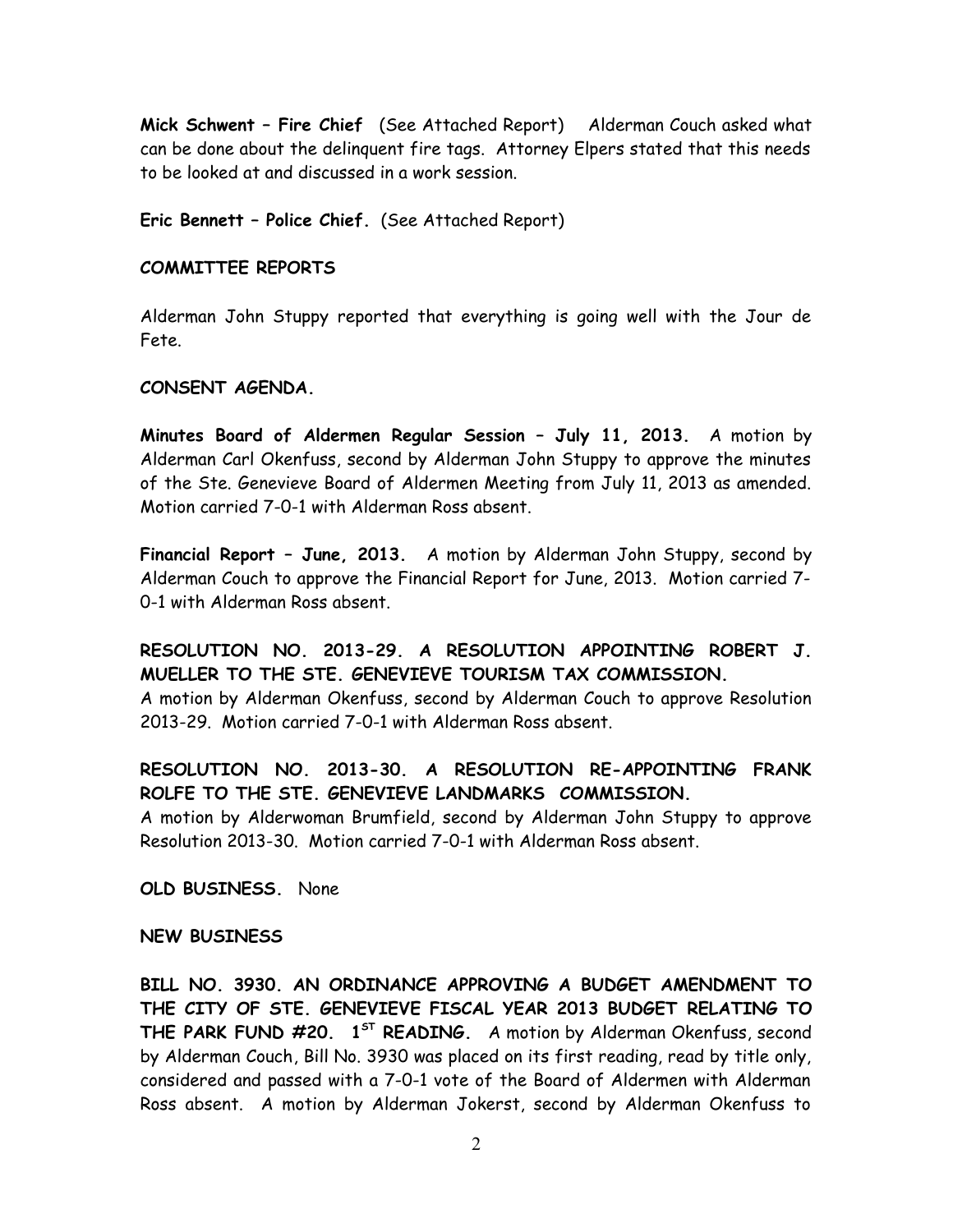proceed with the second and final reading of Bill No. 3930. Motion carried 7-0-1 vote of the Board of Aldermen with Alderman Ross absent. A motion by Alderman Okenfuss, second by Alderman Jokerst, Bill No. 3930 was placed on its second and final reading, read by title only, considered and passed by a roll call vote as follows: Ayes: Alderman Donnie Stuppy, Alderman Okenfuss, Alderwoman Brumfield, Alderwoman Zerwig, Alderman Couch, Alderman John Stuppy and Alderman Jokerst. Nays: None Absent: Alderman Ross. Motion carried 7-0-1. Thereupon Bill No. 3930 was declared Ordinance No. 3871 signed by the Mayor and attested by the City Clerk.

# **BILL NO. 3931. AN ORDINANCE APPROVING A BUDGET AMENDMENT TO THE CITY OF STE. GENEVIEVE FISCAL YEAR 2013 BUDGET RELATING TO THE GENERAL FUND #10, DEPT. #16 (POLICE) 1st READING.**

A motion by Alderman Okenfuss, second by Alderwoman Brumfield, Bill No. 3931 was placed on its first reading, read by title only, considered and passed with a 7-0- 1 vote of the Board of Aldermen with Alderman Ross absent.

# **BILL NO. 3932. AN ORDINANCE APPROVING A BUDGET AMENDMENT TO THE CITY OF STE. GENEVIEVE FISCAL YEAR 2013 BUDGET RELATING TO THE GENERAL FUND #10, DEPT. #14 (BUILDING). 1ST READING.**

A motion by Alderman Okenfuss, second by Alderman Jokerst, Bill No. 3932 was placed on its first reading, read by title only, considered and passed with a 7-0-1 vote of the Board of Aldermen with Alderman Ross absent.

# **BILL NO. 3933. AN ORDINANCE APPROVING A BUDGET AMENDMENT TO THE CITY OF STE. GENEVIEVE FISCAL YEAR 2013 BUDGET RELATING TO THE DEBT SERVICE FUND BUDGET #50. 1ST READING.**

A motion by Alderman Jokerst, second by Alderman Okenfuss, Bill No. 3933 was placed on its first reading, read by title only, considered and passed with a 7-0-1 vote of the Board of Aldermen with Alderman Ross absent.

**BILL NO. 3934. AN ORDINANCE APPROVING A BUDGET AMENDMENT TO THE CITY OF STE. GENEVIEVE FISCAL YEAR 2013 BUDGET RELATING TO THE GENERAL FUND #10, DEPT. #13 (ADMINISTRATION). 1ST READING.** A motion by Alderman Jokerst, second by Alderwoman Brumfield, Bill No. 3934 was placed on its first reading, read by title only, considered and passed with a 7-0-1 vote of the Board of Aldermen with Alderman Ross absent.

**PUBLIC COMMENTS –** Ed Luttrell, 399 N. Main Street, addressed the Board of Aldermen. Mr. Luttrell would like the Board to be aware of someone putting in vinyl windows without proper approval. Mr. Luttrell feels that the city needs to enforce their ordinances. After some discussion it was noted that this needed to be taken